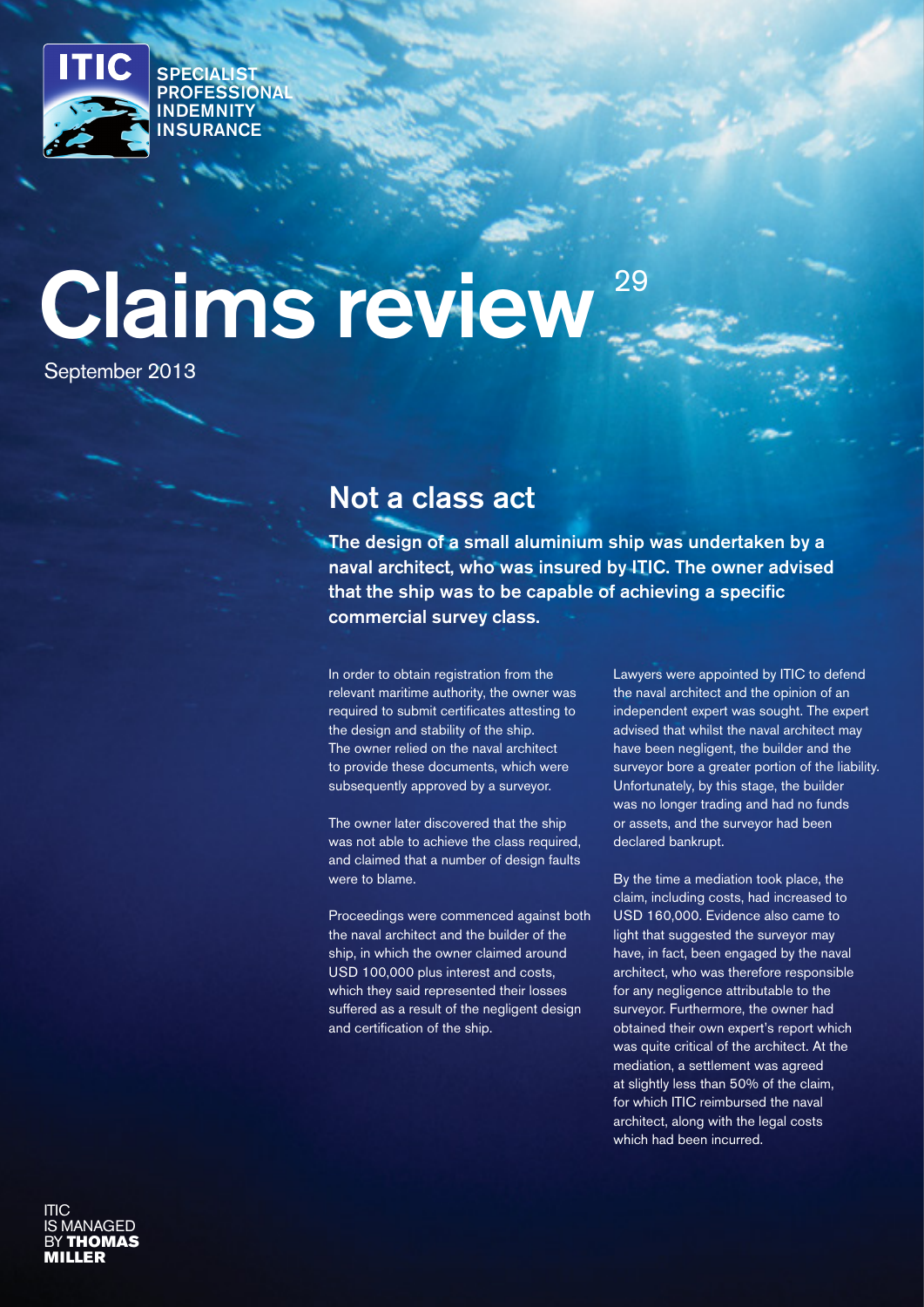Historically shipbrokers have been one of the only marine professionals not to use standard terms and conditions when contracting. However this practice has been changing. Over the last couple of years individual broking companies, including some of the biggest, have begun to use their own terms and conditions. ITIC has encouraged this development and assisted with the drafting process.

In order to widen the use of terms and conditions and as a service to all its shipbroker members ITIC is publishing a sample wording - ITIC's Terms and Conditions for Shipbrokers - which members can adapt to the needs of their individual businesses.



ITIC's Terms and Conditions for Shipbrokers reflect a trend in all spheres of business towards recording relationships in writing. The terms and conditions set out the services provided by the broker and also cover the need to comply with sanctions, bribery, money laundering and other legislation. The broker's obligations to act with appropriate skill, speed and within the authority he is given are also included. Other clauses deal with obligations of confidentiality and post fixture communications.

Softwitch Storm of the loading of a ship was delayed, as a result owner's demurrage claim. The owners then owners then owners then of which the owners had a claim against the turned to the broker for settlement of their cl The loading of a ship was delayed, as a result charterers under the terms of the charterparty for demurrage of around EUR 70,000.

ITIC's Terms and Conditions for Shipbrokers and a guide on how to use them in your business are available on our website at

**www.itic-insure.com/rules-** $\left( \right)$ **publications/standard-tradingconditions**

# ITIC's Terms and Conditions for

turned to the broker for settlement of their claim.

The broker reported the claim to ITIC. Whilst reviewing the relevant correspondence, ITIC discovered that, although the owners had passed the demurrage claim over to the broker within the 60 day period, the documented claim was in respect of the same ship but a different voyage. The owner's claim was therefore rejected.

The owners then engaged their FD&D insurers, and subsequently lawyers, to pursue their claim on the basis that the broker should, on receipt of the incorrect documentation, have alerted the owners of their error.

Negotiations took place and the claim was eventually settled on approximately a 50/50 basis, with ITIC reimbursing the broker for their contribution. ITIC also covered the legal costs.

The charterparty contained a standard clause exempting the charterers from liability in respect of demurrage claims unless claims were received within 60 days of the completion of discharge operations. Certain documentation supporting any such claim had to be provided by the owners within the same time frame.

Within the 60 day period, the owners sent the broker a claim for demurrage, which the broker received but failed to pass onto the charterers.

The owners followed up with the broker as to the status of their claim after the 60 day period had elapsed. The broker approached the charterers, who relied on the time bar provision to decline to settle or contribute towards the

### Time waits for no claim

A ship was fixed for a trip timecharter for two voyages, with an option for a third. In accordance with the recap the option was to be declared by the charterers on completion of loading on the second voyage. The fixture had been negotiated via brokers in two different offices of the same broking company.



The third trip option was exercised by charterers on a Friday afternoon. The broker who received the message forwarded it to his colleague in the other office. Unfortunately, that broker did not immediately pass it on to the owners.

The ship completed the second voyage on the Sunday but it was not until Monday that the message declaring the option was passed on to the owners.

By Wednesday the owners stated, via the broking channel, that because they had not received the notice until the day after the loading had been completed the declaration was invalid and that they expected redelivery of the ship on completion of the second voyage.

The spot market at the time was extremely volatile but rising. Therefore the owners wanted the ship redelivered. The charterers clearly wanted to retain the ship to maximise the profit from the final voyage.

The market however changed again and after a week owners confirmed they would allow the third voyage. Both parties reserved their position. The business available to charterers was, by this stage, less profitable than at the time they had declared the option. They ultimately claimed the lost profits against both the owners and the brokers.

The brokers argued that the majority of the delay was caused by the unreasonable conduct of owners in refusing to agree to the third voyage. A settlement was ultimately agreed, with the broker's contribution reflecting their delay in passing on the message but not the subsequent fall in the market.

Time sensitive messages should always be followed up with a telephone conversation to ensure they have been received and acted on.

# A Friday afternoon failure

refused the claim on the basis of the time bar.

The shipbroker paid the claim and was reimbursed by ITIC.

Shipbroker members have commented that it is common to receive claims for items such as loss of hire and war risks insurance separately from the demurrage claim. It is important that care is taken to ensure that ALL these claims are passed on in time.

Charterers failed to perform the extension and redelivered the ship to the owners. The owners fixed the ship to a different charterer, but the period of the new charter was shorter and the rate was lower.

The owners brought a damages claim against charterers and the charterers in turn brought a claim against the shipbroker.

ITIC paid the amount of USD 140,000 in settlement.

A shipbroker fixed an extension of a charter in direct continuation. However, the broker working the account had forgotten to include the charterer's "subject to 24 hours reconfirmation" in the negotiation.

When a clean recap was received from owner's broker, charterers immediately replied that they had asked for 24 hours sub reconfirmation on the business.

The owners refused, as the subject was not part of the negotiations that they had seen and considered themselves fully fixed.

# Twenty Four hours is a long time in a falling market

ITIC instructed lawyers to defend the marine chemist and investigations found that the ship had cracks and leaks in the pipe work, which could have contributed to the contamination. This was confirmed by an independent surveyor.

An expert in marine chemistry was also appointed by ITIC's lawyers, to carry out a full report of the procedures undertaken by the original chemist.

Unfortunately, the experts found that the equipment used was not calibrated correctly which led to the improper sampling of the cargo. The chemist agreed with this conclusion, so lawyers were instructed to try to resolve the case on the best possible terms.

After protracted legal discussions the case settled for USD 300,000. Legal costs totalled USD 207,000, which ITIC also paid.

A marine chemist carried out routine testing of a cargo of methanol when a vessel docked for discharge.

This routine procedure involved drawing samples from each of the tanks. From each of these samples composite samples were made up and tested for chlorides. The initial reading was 'off-spec' which was not unusual. The second composite tested as 'on-spec' and therefore discharging commenced.

After 10 hours of discharging, another sample was taken from the shore side tanks which showed that both tanks were 'off-spec'.

As a result, the marine chemist received a claim from the shipper for the amount of USD 850,000. The ship owners and manager were also named in the legal action.



## Contaminated cargo

A ship fixed by a commercial manager had a clause in the charterparty which stated that the charterer would reimburse owners any extra costs in relation to the ship being ordered into a war risk area.

It was further agreed that the commercial manager would advise the charterer what the additional costs would be, prior to the ship entering the war risk area, so that the charterer could reclaim the cost from the cargo owner.

On three occasions the commercial manager forgot to advise the charterer of the additional cost and just debited them 3 months later. It was then too late to recover the costs from cargo owners and so the charterer refused to pay, based on the commercial manager's negligence.

Some negotiations took place to reach an amicable settlement of USD 60,000, which was paid by the commercial manager and reimbursed by ITIC.

## The dangers of forgetting

A commercial ship manager fixed a ship for a voyage of 4,000 metric tonnes of ammonium nitrate in big bags. This type of cargo had been carried by the commercial manager's fleet on several occasions, but the cargo had always previously been described as being in

loose/bulk condition.

After the ship had loaded about 950 metric tonnes, port state control came aboard and stopped any further loading, as it was established the ship did not have permission to load ammonium nitrate in

big bags but only in loose condition.

After checking the position with owners, the classification society and the flag state, it was confirmed that the ship which had been fixed was not suitable to load the ammonium nitrate

in big bags.

To keep any costs to a minimum, the commercial manager fixed a different ship in their managed fleet for the same cargo, with the agreement of the charterers. The charterers then held the owners responsible for the additional costs, who in turn, held the commercial manager liable. Fortunately, these costs only amounted to EUR 22,000, which was reimbursed to the commercial manager by ITIC. The cost of this claim could have been significantly higher, if a suitable substitute vessel

had not been available.

Commercial managers need to be fully aware of all limitations which ships under their management have, as regards to carriage of particular cargoes and, furthermore, must pay careful attention to the detailed description of any cargo which they agree to commit their owners to in any charterparty fixture.

Bags of trouble

After the conclusion of a voyage, various owner's claims were submitted by the shipbroker to the charterers within the time allowed (including the costs of shifting, cleaning and demurrage). However the owners separately sent the shipbroker a claim for loss of hire. This was for an amount of USD 31,500 but this was not sent to the charterers within the 90 days. The charterparty was subject to US law and the time bar clause was wide enough to cover all "charges and claims". The charterers